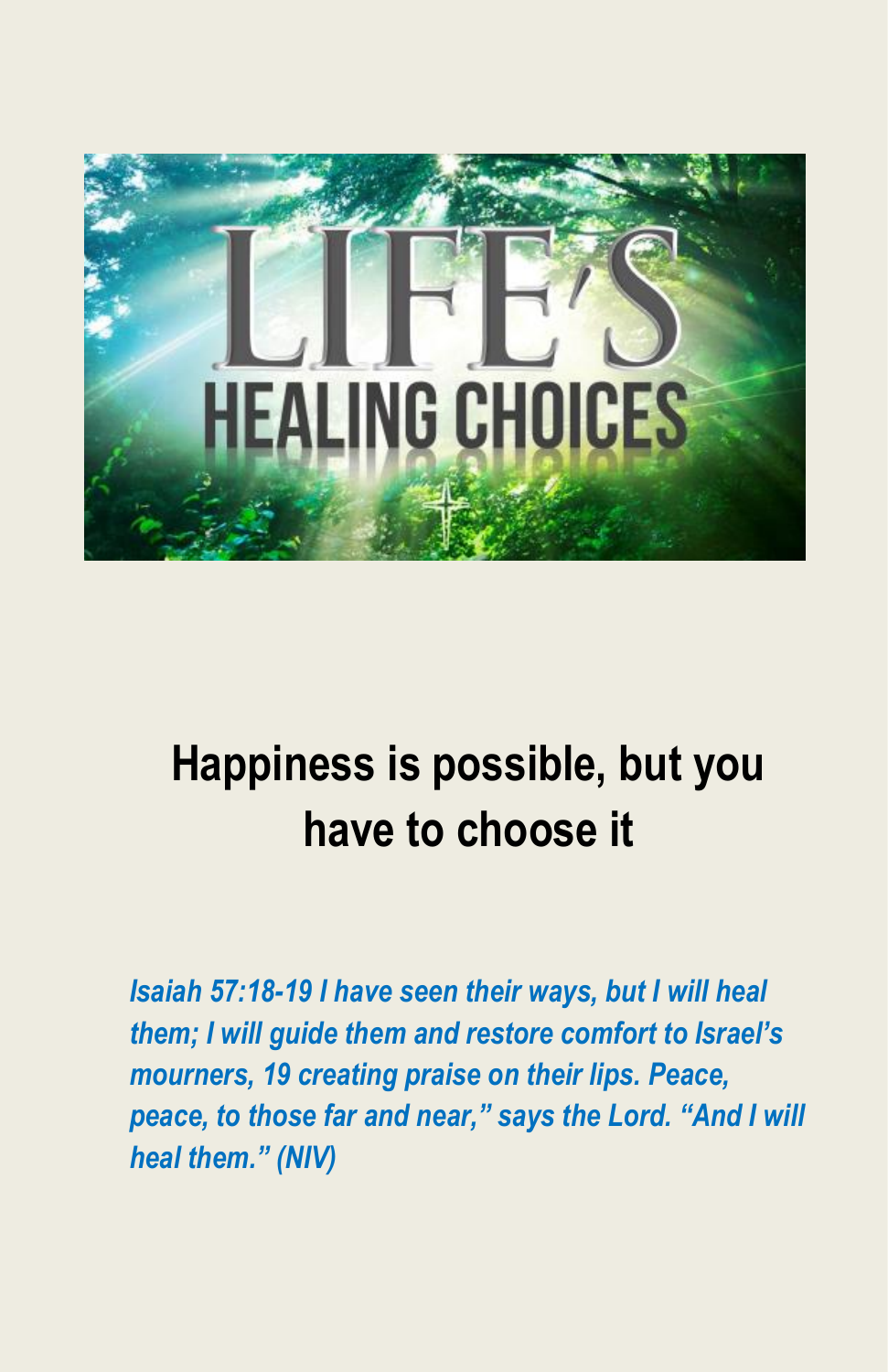

# **What is "Life's Healing Choices"?**

The wisdom written in this book is there to help us achieve the healing, peace and comfort that God promises us. But how do we do that? Life's healing Choices defines eight Biblical principles taken from *Matthew 5:3-10*, a portion of the sermon on the

Mount as told by our Lord and Savior Jesus Christ. Jesus actually gives these principles in the order they are logically described in the book which are keys to achieving happiness by unloading hurts habits and hang-ups that have made life difficult for us.

# **Who Should Attend?**

Anyone who knows that they are round pegs in square holes, okay let me explain; We have all been hurt and passed hurts on to others, it is a matter of magnitude. Those hurts multiply over time, adding new ones to the emotional load. We compensate by taking up habits/addictions that take us away from the hurt, but only add to the complexity of life. We add a few character defects to the recipe, and our lives can become unmanageable. Have a family member or friend who is suffering emotionally? This study may help you to better understand and help.

# **How Do the Eight Principles Work?**

Only God knows His will for us. We can only participate, pray and follow the eight principles as defined by Jesus. I have believed Him and He has healed me. In these 9 weeks we are actually going to work these steps in our personal lives. We will experience first-hand changes in our lives as God through His healing power begins to

D:\Life's Healing Choices\Life's Healing Choices Brochure.docx Like us on Facebook **Celebrate Recovery Main Street UMC** Check us on the Web *at<https://www.crgwd.net/> 2*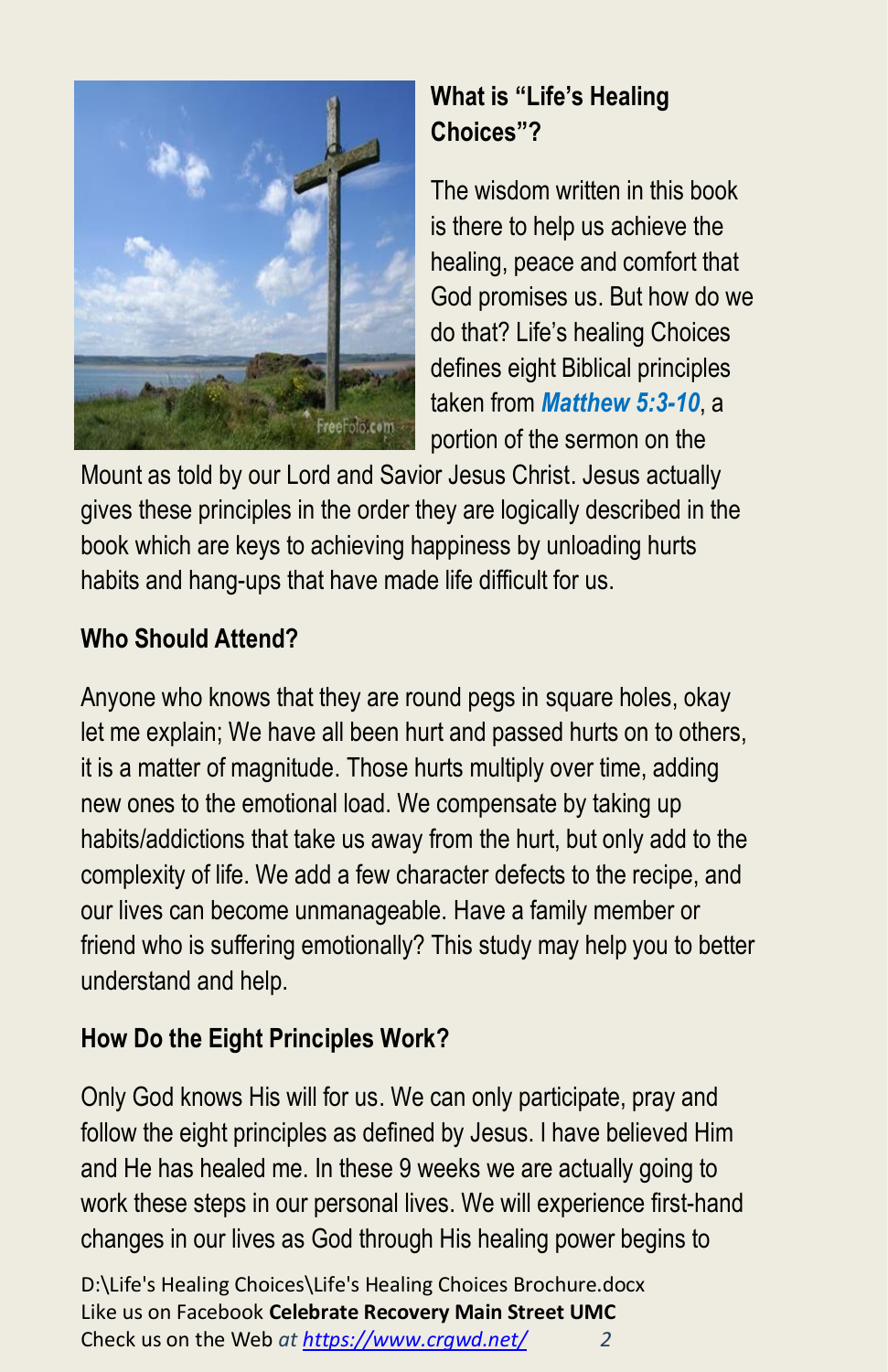make us new or at least improves upon what He has already begun in your lives. We gain freedom from our hurts, habits and hang-ups. This freedom creates peace, joy, serenity and most importantly, a stronger personal relationship with God and others. Free from the hurts of yesterday, the struggles of today, and the worries of tomorrow. We reconcile with ourselves, with God and others.

I have read the book twice and applied some of the principles in my own life, I have found a closer relationship with God, and with people I owed amends to.

Howard Thomes

## **The Class and You**

- Homework, a reading assignment, journaling, answering questions in the text (these are all confidential).
- A desire to rid yourself of the hurts of life, the bad habits and the character defects that have all made life more difficult.
- A desire to make new friendships that will be established in our small group
- Please do not be afraid to come, after all, everyone here is here for the same reason as you.
- We invite you to come as you are. We will meet and greet you with open arms and hearts. Keep in mind we are here for the same reason as you, healing and recovery.
- *Our discussions and share times are confidential and are requirements of attending*. There are no dues and fees

## **Safe Sanctuary, Main Street UMC**

We are a safe sanctuary church. We value your safety and privacy.